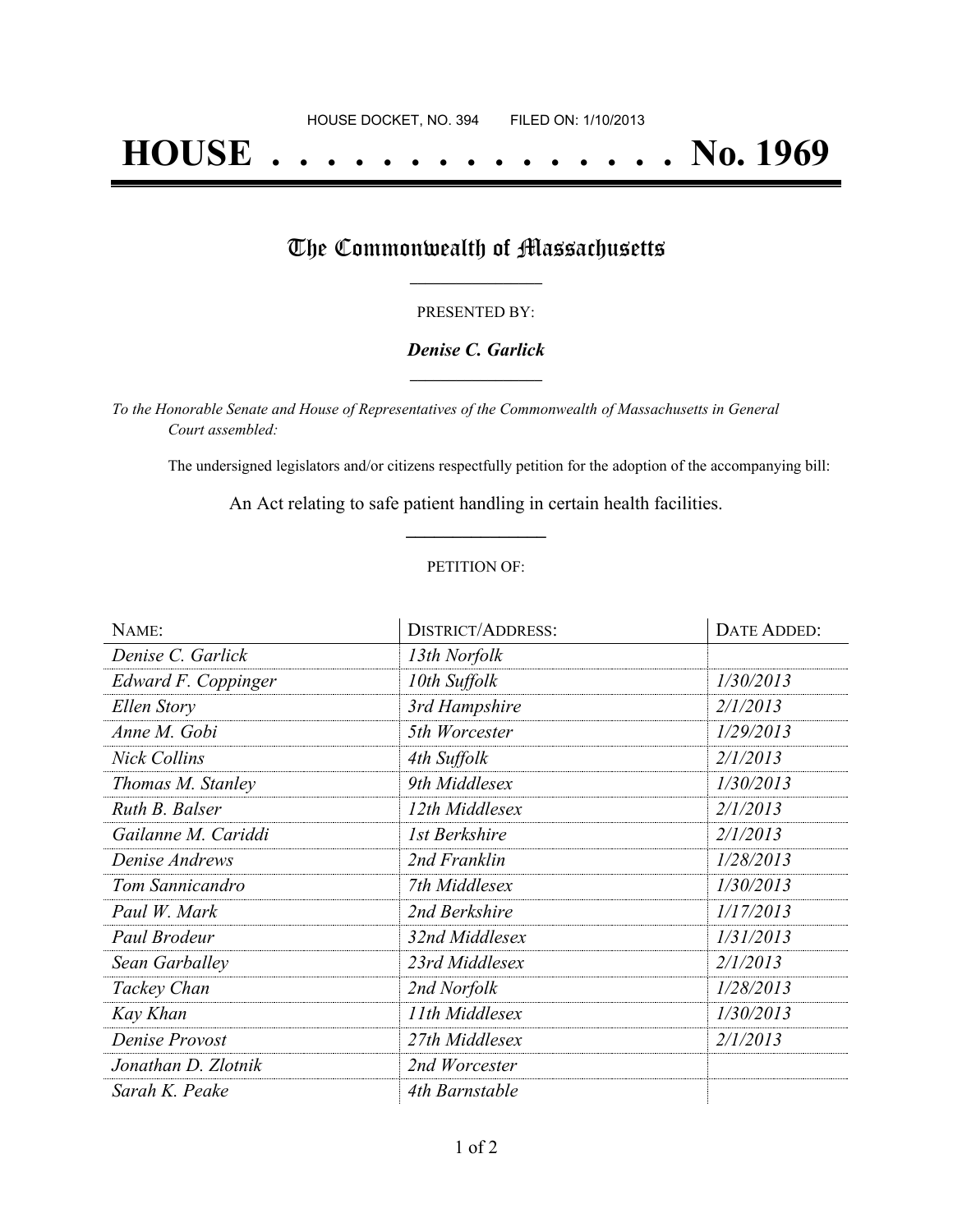| Mary S. Keefe          | 15th Worcester         |           |
|------------------------|------------------------|-----------|
| James J. O'Day         | 14th Worcester         |           |
| Jason M. Lewis         | <b>Fifth Middlesex</b> |           |
| Louis L. Kafka         | 8th Norfolk            |           |
| Frank I. Smizik        | 15th Norfolk           |           |
| John V. Fernandes      | 10th Worcester         |           |
| Paul McMurtry          | 11th Norfolk           |           |
| Benjamin Swan          | 11th Hampden           |           |
| Michael D. Brady       | 9th Plymouth           |           |
| Carolyn C. Dykema      | 8th Middlesex          |           |
| Carl M. Sciortino, Jr. | 34th Middlesex         |           |
| Cory Atkins            | 14th Middlesex         |           |
| Dennis A. Rosa         | 4th Worcester          |           |
| Cleon H. Turner        | 1st Barnstable         | 1/26/2013 |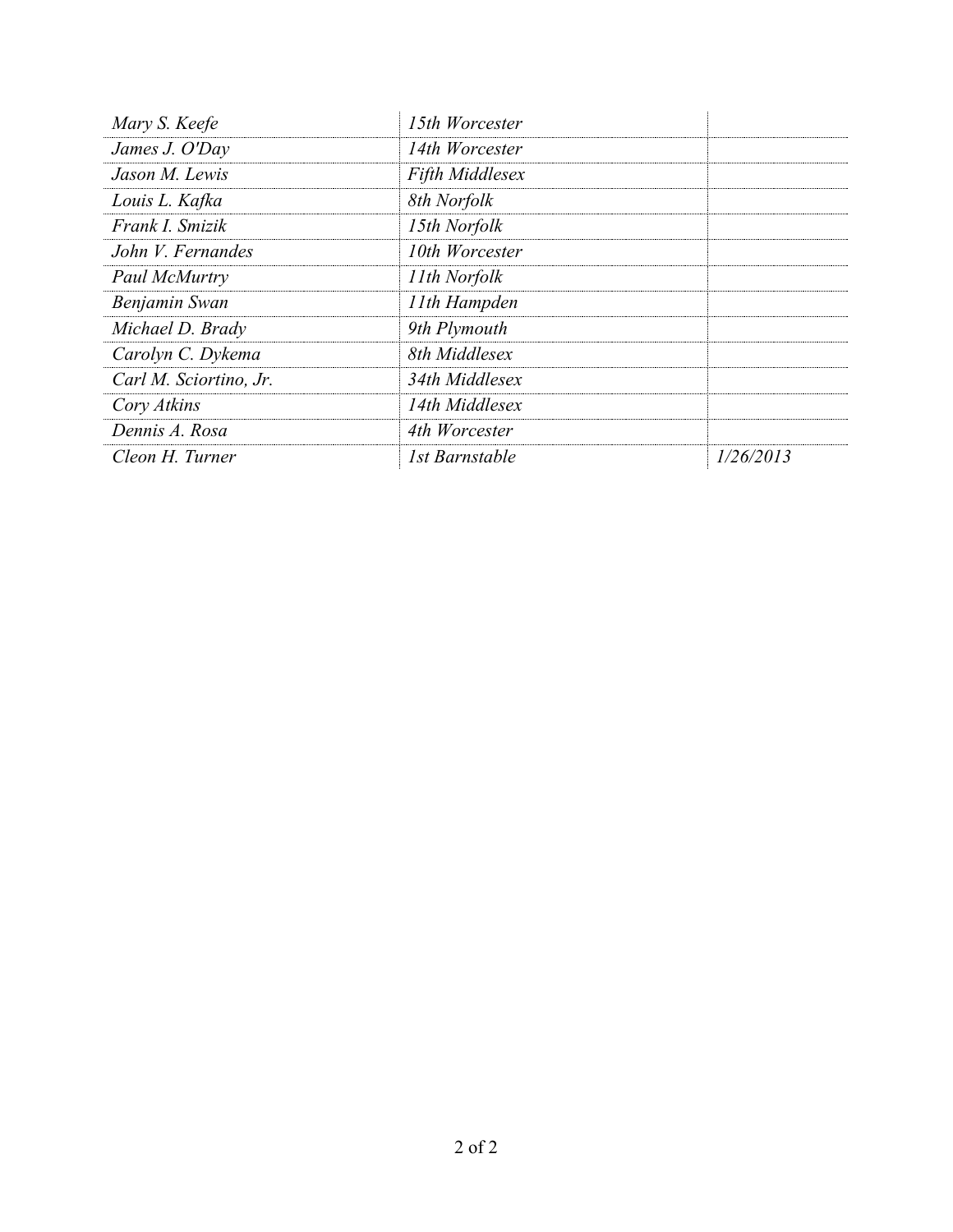## **HOUSE . . . . . . . . . . . . . . . No. 1969**

By Ms. Garlick of Needham, a petition (accompanied by bill, House, No. 1969) of Denise C. Garlick and others that certain health facilities be directed to establish a "safe patient handling policy", so-called. Public Health.

### [SIMILAR MATTER FILED IN PREVIOUS SESSION SEE HOUSE, NO. *1484* OF 2011-2012.]

## The Commonwealth of Massachusetts

**\_\_\_\_\_\_\_\_\_\_\_\_\_\_\_ In the Year Two Thousand Thirteen \_\_\_\_\_\_\_\_\_\_\_\_\_\_\_**

An Act relating to safe patient handling in certain health facilities.

Be it enacted by the Senate and House of Representatives in General Court assembled, and by the authority *of the same, as follows:*

1 Chapter 111 of the General Laws is hereby amended by inserting after section 91C the 2 following section:-

3 Section 91D. As used in this section, the following words, shall, unless the context 4 clearly requires otherwise, have the following meanings:-

5 "Acute-care hospital", any hospital licensed pursuant to sections 51 and 52 and the 6 teaching hospital of the university of Massachusetts medical school, which contains a majority of 7 medical-surgical, pediatric, obstetric, and maternity beds, as defined by the department.

8 "Department", the department of public health.

 "Health care facility", any acute care hospital as defined in section (a), any licensed private, public or state-owned and operated general acute care rehabilitation hospital or unit, any licensed private, public or state-owned and operated general acute care psychiatric hospital or unit, any nursing home as defined in section 71 and any long term care facility as defined in section 71.

14 "Health care worker", any health facility personnel or lift team member who lifts, 15 transfers or repositions patients or equipment.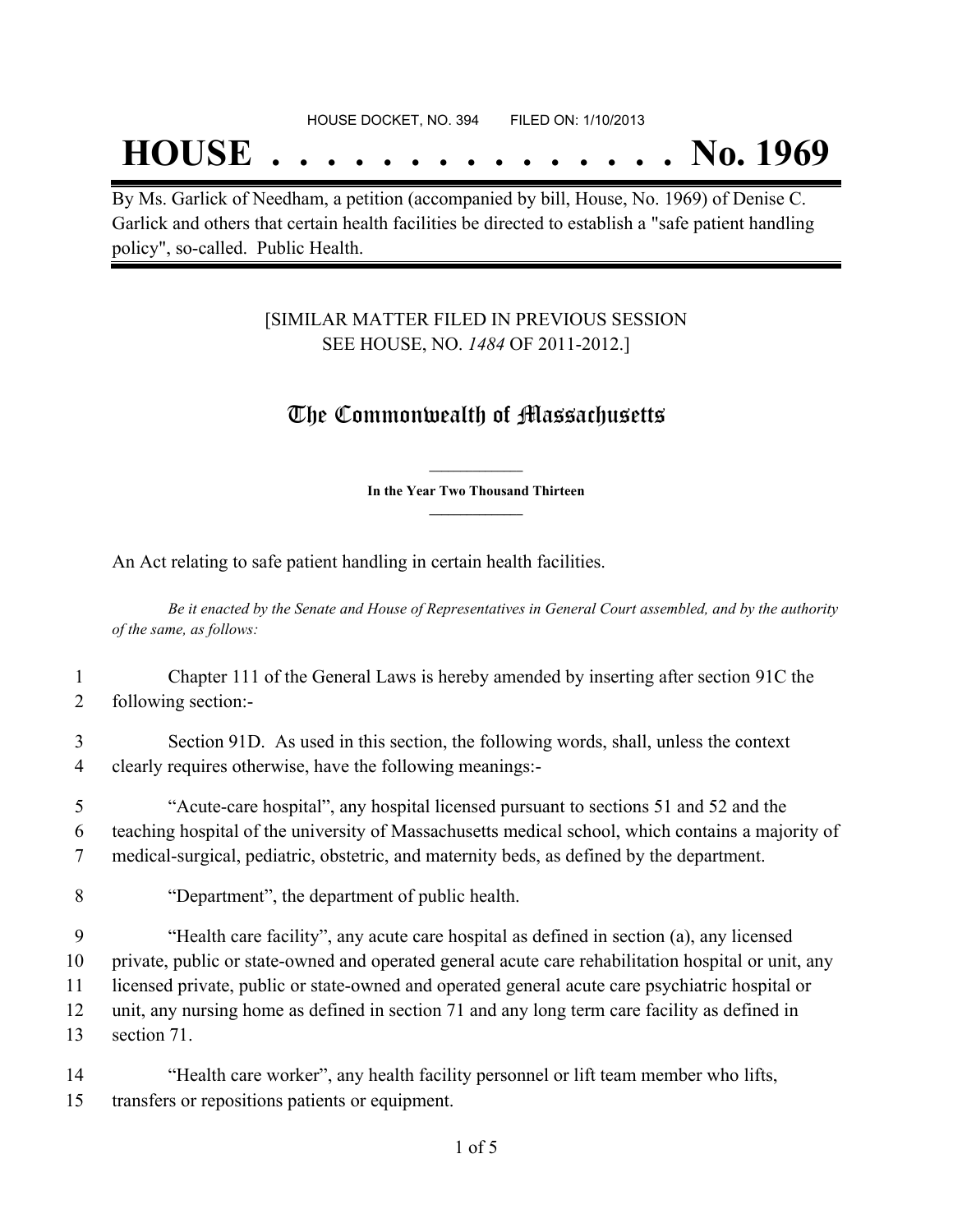"Hospital", any institution, however named, whether conducted for charity or for profit, which is advertised, announced, established or maintained for the purpose of caring for persons admitted thereto for diagnosis, medical, surgical or restorative treatment which is rendered within said institution.

 "Lift team", health care facility employees specially trained to handle patient lifts, transfers and repositioning using lifting equipment when appropriate and precluded from performing other duties.

 "Lifting and transferring process", a system whereby patients and situations are identified based on the potential risk of injury to the patient and/or health care worker from lifting, transferring or moving that patient.

 "Long term care facility ", any institution, however named, whether conducted for charity or profit, which is advertised, announced or maintained for the express or implied purpose of 28 caring for four or more persons admitted thereto for nursing or convalescent care, as defined in section 71.

 "Needs assessment", an evaluation of lift and transfer needs, resources and capabilities with recommendations on procedures to be followed and resources available to lift and transfer patients safely.

 " NIOSH RWL ", 35 pound or current maximum recommended weight lift limit, a standard calculated by NIOSH, as explained at http://www.cdc.gov/niosh/94-110.html

 "Nursing home", any institution, however name d, whether conducted for charity or profit, which is advertised, announced or maintained for the express or implied purpose of caring for four or more persons admitted thereto for nursing or convalescent care, as defined in section 71.

 "Patient", an individual who receives health services at a hospital, health care facility, or long term care facility.

 " Patient care ergonomic evaluation ", evaluation performed in all direct patient care areas including but not limited to acute care, critical care, rehabilitation, radiology, operating room, urgent care, therapy departments, long term care, outpatient service, etc. following guidance from the OSHA Nursing Home Guidelines, VA Patient Care Ergonomic Guidelines , or other accepted guidance document to identify ergonomic control measures for decreasing risk of injury from patient handling and moving activities.

 "Qualified personnel", person(s) accountable and responsible for the ongoing education and knowledge of patient needs assessment, engineering equipment and patient ergonomics.

"Resident", an individual who resides in a long term care facility.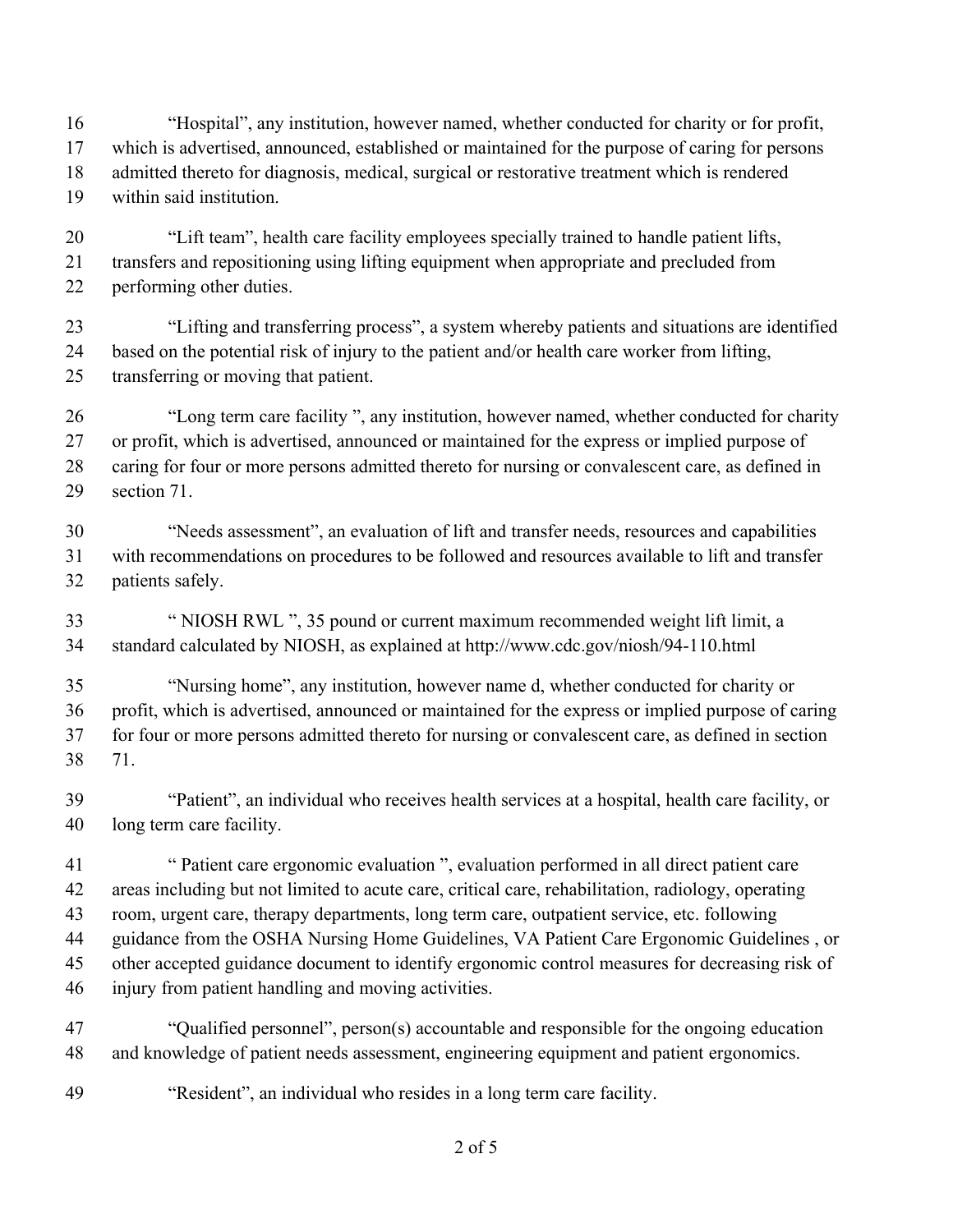"Safe patient handling policy", a written statement describing the replacement of manual lifting and transferring of patients and equipment with powered transfer dev ices, lifting devices, and/or lift teams, consistent with a needs assessment and mandating the replacement of manual lifting and transferring of patients with techniques using current patient handling equipment/technology to lift patients unless specifically contraindicated for a patient's condition or medical status. Such technology/equipment include s , but is not limited to mechanical lifting devices (floor-based & ceiling-mounted), lateral transfer aids, friction reducing devices, fast electric bed s, motorized beds, etc , consistent with clinical unit/area patient care ergonomic evaluation recommendations. Such policy also mandates the use of individual patient handling assessments for each patient/resident requiring assistance.

 By February 1, 2014 each health care facility shall establish a safe patient handling committee ("committee") through the creation of a new committee or by assigning the functions of a safe patient handling committee to an existing committee. The purpose of the Committee is to design and recommend the process for implementing a safe patient handling program and to oversee the implementation of the program. At least half the members of the safe patient handling committee shall be frontline non-managerial employees who provide direct care to patients and shall include but not be limited to nurses, laundry, maintenance and infection control employees.

 By December 1, 2014, the governing body of a hospital or the quality assurance committee of a nursing home shall adopt and ensure implementation of a Safe Patient Handling Program to identify, assess, and develop strategies to control risk of injury to patients and health care workers associated with the lifting, transferring, repositioning, or movement of a patient or equipment, such that manual lifting or transfer of patients is minimized in all cases and eliminated when feasible and manual patient handling or movement of all or most of a patient's weight is restricted to emergency, life-threatening, or otherwise exception circumstances. As part of this program each facility must:

 (1) Conduct a comprehensive analysis of the risk of injury to both patients and health care workers posed by the patient handling needs of the patient populations served by the hospital or nursing home and the physical environment in which patient and equipment handling and movement occurs, through:

- 80 (a) Evaluation of alternative ways to reduce risks associated with patient and
- 81 equipment handling, including evaluation of equipment and patient care and
- 82 patient support environments;
- (b) Conduct of individual patient care ergonomic evaluations in all patient care
- 84 areas, following guidance from the OSHA Nursing Home Guidelines,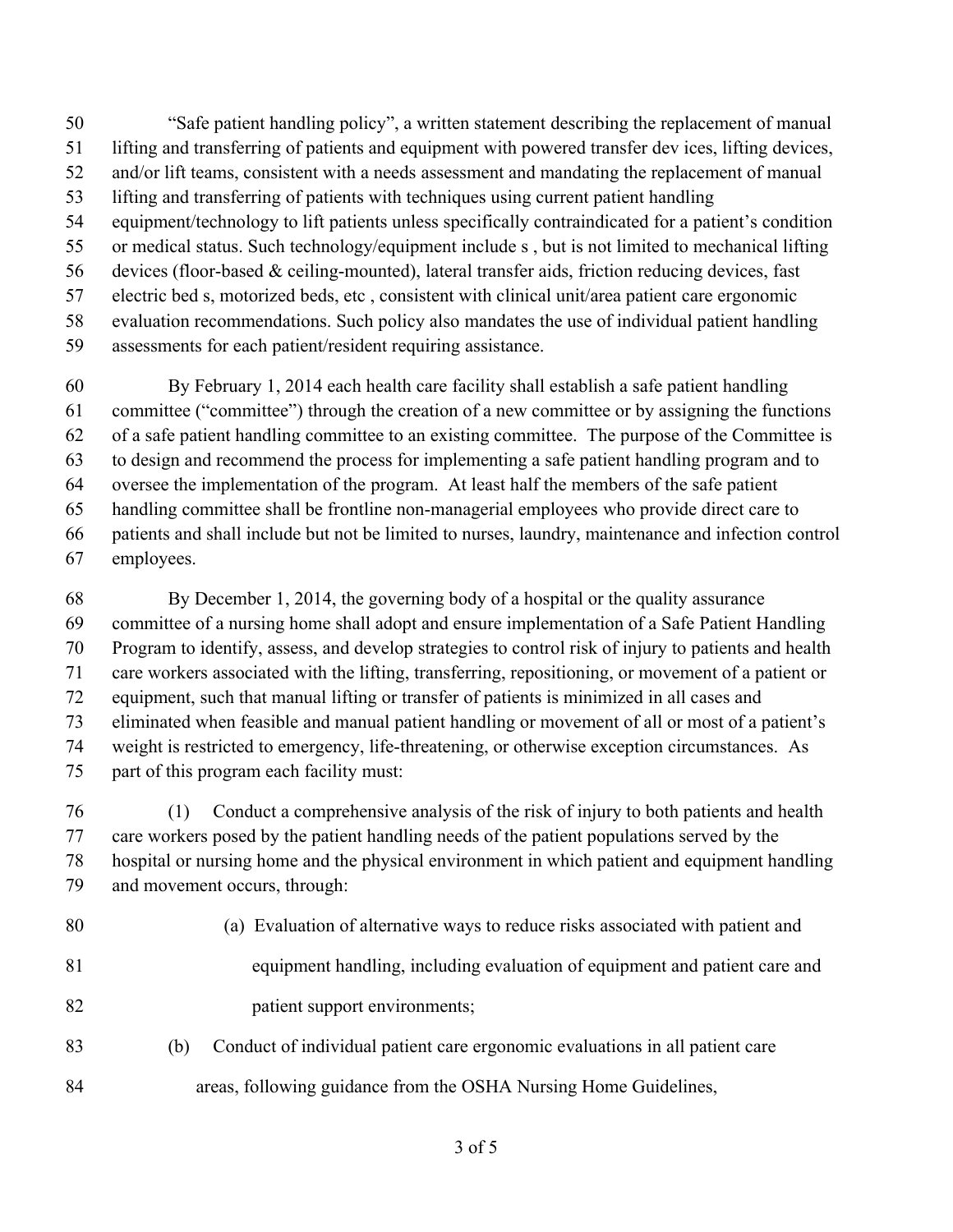| 85                               | VA Patient Care Ergonomic Guidelines, or other accepted guidance                                                                                                                                                                                                                                                                                                                                                                                                                                                                             |
|----------------------------------|----------------------------------------------------------------------------------------------------------------------------------------------------------------------------------------------------------------------------------------------------------------------------------------------------------------------------------------------------------------------------------------------------------------------------------------------------------------------------------------------------------------------------------------------|
| 86                               | document, to identify ergonomic control measures for decreasing risk of                                                                                                                                                                                                                                                                                                                                                                                                                                                                      |
| 87                               | injury from patient handling and moving activities;                                                                                                                                                                                                                                                                                                                                                                                                                                                                                          |
| 88                               | Development and implementation of safe patient handling policies based on<br>(c)                                                                                                                                                                                                                                                                                                                                                                                                                                                             |
| 89                               | the needs of all shifts and units of the facility.                                                                                                                                                                                                                                                                                                                                                                                                                                                                                           |
| 90<br>91<br>92<br>93<br>94<br>95 | Identify and list the type and quantity of patient handling equipment and other<br>(2)<br>equipment required on each clinical unit/area and ensure that the purchase and acquisition of all<br>such equipment is incorporated into the Safe Patient Handling Program. Patient handling<br>measures and patient handling equipment/technology shall include but not be limited to<br>mechanical lifting devices (floor-based & ceiling-mounted), lateral transfer aids, friction<br>reducing devices, fast electric beds, and motorized beds. |
| 96<br>97<br>98                   | Provide patient handling equipment and/or technology as stipulated in section (2)<br>(3)<br>which is appropriate for each clinical area and patient/resident population, to reduce the risk of<br>injury to direct patient care providers and patients/residents.                                                                                                                                                                                                                                                                            |
| 99<br>100<br>101<br>102<br>103   | Provide specialized training in safe patient handling by qualified personnel to all<br>(4)<br>health facility personnel and lift team members who lift, transfer or reposition patients, including<br>but not limited to demonstration of proficiency in safe techniques for lifting or transferring<br>patients and the appropriate use of lifting or transferring devices and equipment. Health care<br>facilities must train staff on policies, equipment and devices at least annually.                                                  |
| 104<br>105<br>106<br>107         | Develop procedures for health care workers to refuse to perform or be involved in<br>(5)<br>patient and equipment handling or movement that the worker believes in good faith will expose a<br>patient or a nurse to an unacceptable risk of injury without subjecting such worker to disciplinary<br>action.                                                                                                                                                                                                                                |
| 108<br>109<br>110                | Provide for lift team members, where lift teams are employed, to utilize lifting<br>(6)<br>devices and equipment throughout the health care facility to lift patients unless specifically<br>contraindicated for a patient's condition or medical status.                                                                                                                                                                                                                                                                                    |
| 111<br>112<br>113<br>114<br>115  | Prepare an annual performance evaluation report and submit to the governing body<br>(7)<br>or the quality assurance committee on activities related to the identification, assessment, and<br>development of strategies to control risk of injury to patients and health care workers associated<br>with the lifting, transferring, repositioning, or movement of a patient with statistics on the<br>numbers and types of injury to the facilities health care workers and patients;                                                        |
| 116<br>117                       | Track, publish and disseminate upon request annual injury data including: the<br>(8)<br>financial cost of all safe patient and equipment handling injuries suffered by employees and                                                                                                                                                                                                                                                                                                                                                         |

of 5